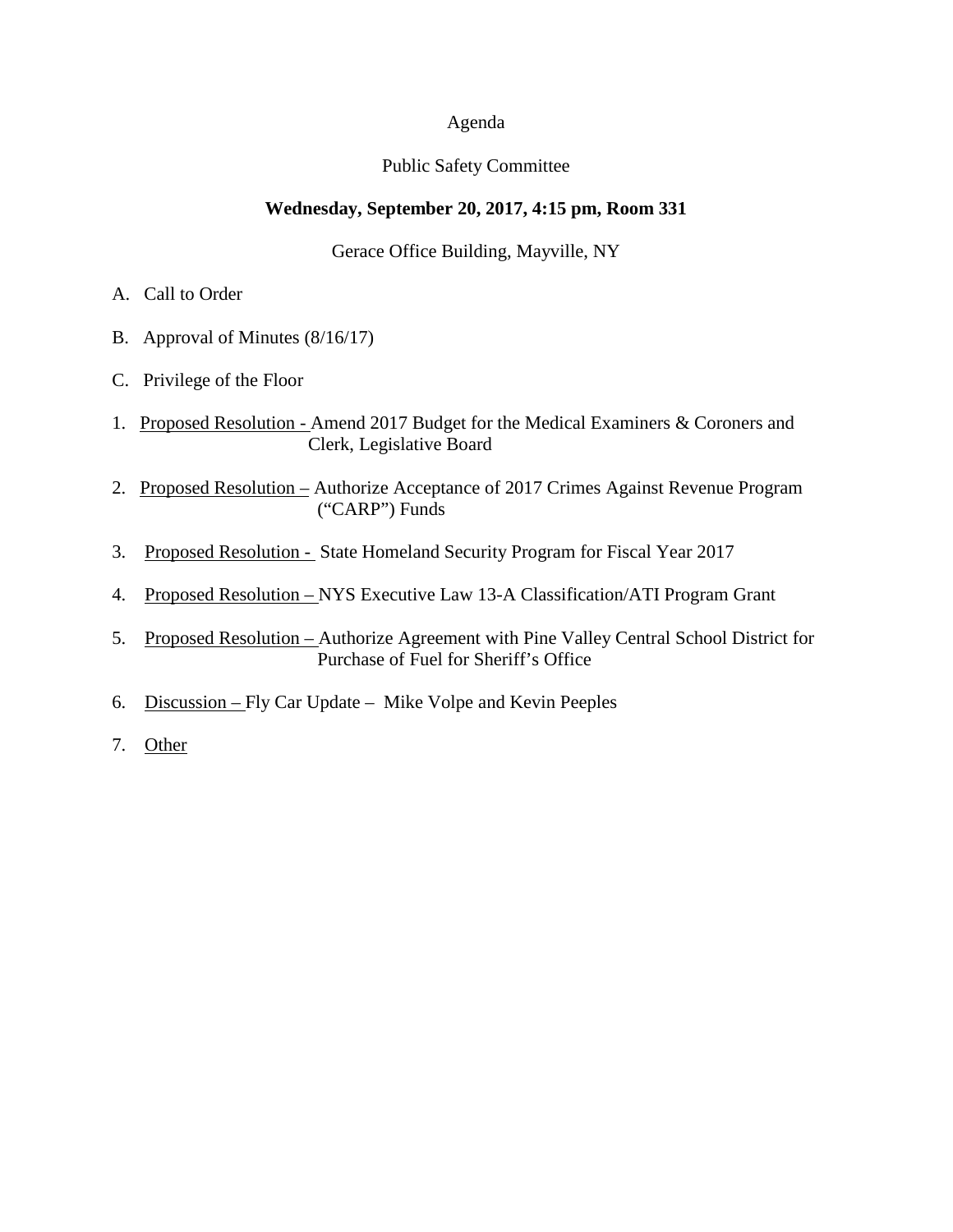# **CHAUTAUQUA COUNTY RESOLUTION NO.\_\_\_\_\_\_\_\_\_\_\_\_\_**

**TITLE:** Amend 2017 Budget for the Medical Examiners & Coroners and Clerk, Legislative Board

**BY:** Administrative Services, Public Safety and Audit & Control Committees:

**AT THE REQUEST OF:** Chairman David L. Himelein:

WHEREAS, the Medical Examiners & Coroners Department has experienced increased costs associated with an increase in the number and cost of autopsies and medical tests and supplies; and

WHEREAS, funds are available from the Clerk, Legislative Board 2017 budget for personnel and employee benefits due to an unfilled Senior Stenographer position; and

WHEREAS, the expenditures for Medical and Health Services for the Medical Examiners & Coroners Department are expected to exceed the 2017 budgeted amount; now therefore be it

RESOLVED, That the Director of Finance is hereby authorized and directed to make the following changes to the 2017 Budget:

| INCREASE APPROPRIATION ACCOUNT:                           |          |
|-----------------------------------------------------------|----------|
| A.1185.----.4 Contractual --Med Examiners & Coroners      | \$40,000 |
|                                                           |          |
| DECREASE APPROPRIATION ACCOUNTS:                          |          |
| A.1040.----.1 Personal Services--Clerk, Legislative Board | \$20,000 |
| A.1040.----.8 Employee Benefits--Clerk, Legislative Board | \$20,000 |
| Total                                                     | \$40,000 |
|                                                           |          |

**\_\_\_\_\_\_\_\_\_\_\_\_\_APPROVED \_\_\_\_\_\_\_\_\_\_\_\_\_VETOES (VETO MESSAGE ATTACHED)**

\_\_\_\_\_\_\_\_\_\_\_\_\_\_\_\_\_\_\_\_\_\_\_\_\_\_\_\_\_\_\_\_\_\_ \_\_\_\_\_\_\_\_\_\_\_\_\_\_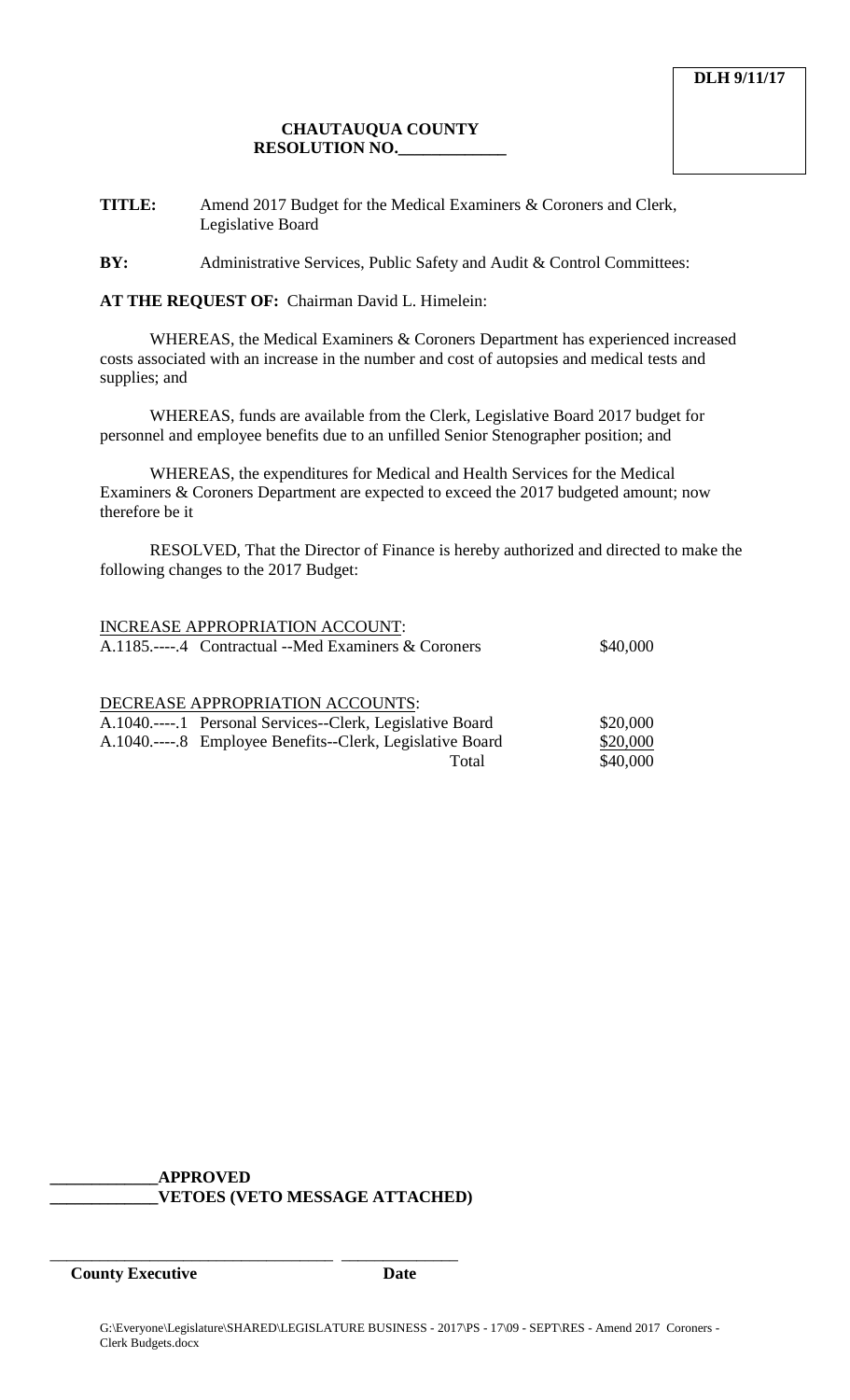## **CHAUTAUQUA COUNTY RESOLUTION NO. \_\_\_\_\_\_\_\_\_\_\_\_**



**TITLE:** Authorize Acceptance of 2017 Crimes Against Revenue Program ("CARP") Funds

**BY:** Public Safety and Audit & Control Committees:

**AT THE REQUEST OF:** County Executive Vincent W. Horrigan:

WHEREAS, the District Attorney's Office has applied for a grant in the amount of \$85,000.00 from the New York State Department of Taxation and Finance pursuant to its Crimes Against Revenue Program ("CARP") for the period of January 1, 2017 through December 31, 2017; and

WHEREAS, such funds are to be utilized to develop and implement effective enforcement strategy ("strategic plan") in collaboration with the State Department of Taxation and Finance ("DTF") and other governmental agencies as appropriate, in order to detect, investigate, prosecute and deter revenue crimes; and

WHEREAS, these funds are already included in the 2017 Budget; therefore be it

RESOLVED, That the County of Chautauqua accepts this State grant to provide additional resources to the Office of the District Attorney to detect, investigate, prosecute and deter revenue crime; and be it further

RESOLVED, That the County Executive be and hereby is authorized and directed to execute necessary agreements with the State of New York to obtain these funds; and be it further

RESOLVED, That any staff positions created and funded pursuant to this State program will not be continued if said program is abolished.

# **\_\_\_\_\_\_\_\_\_\_\_\_\_APPROVED \_\_\_\_\_\_\_\_\_\_\_\_\_VETOES (VETO MESSAGE ATTACHED)**

**\_\_\_\_\_\_\_\_\_\_\_\_\_\_\_\_\_\_\_\_\_\_\_\_\_\_\_\_\_\_\_\_\_\_\_\_ \_\_\_\_\_\_\_\_\_\_\_\_\_**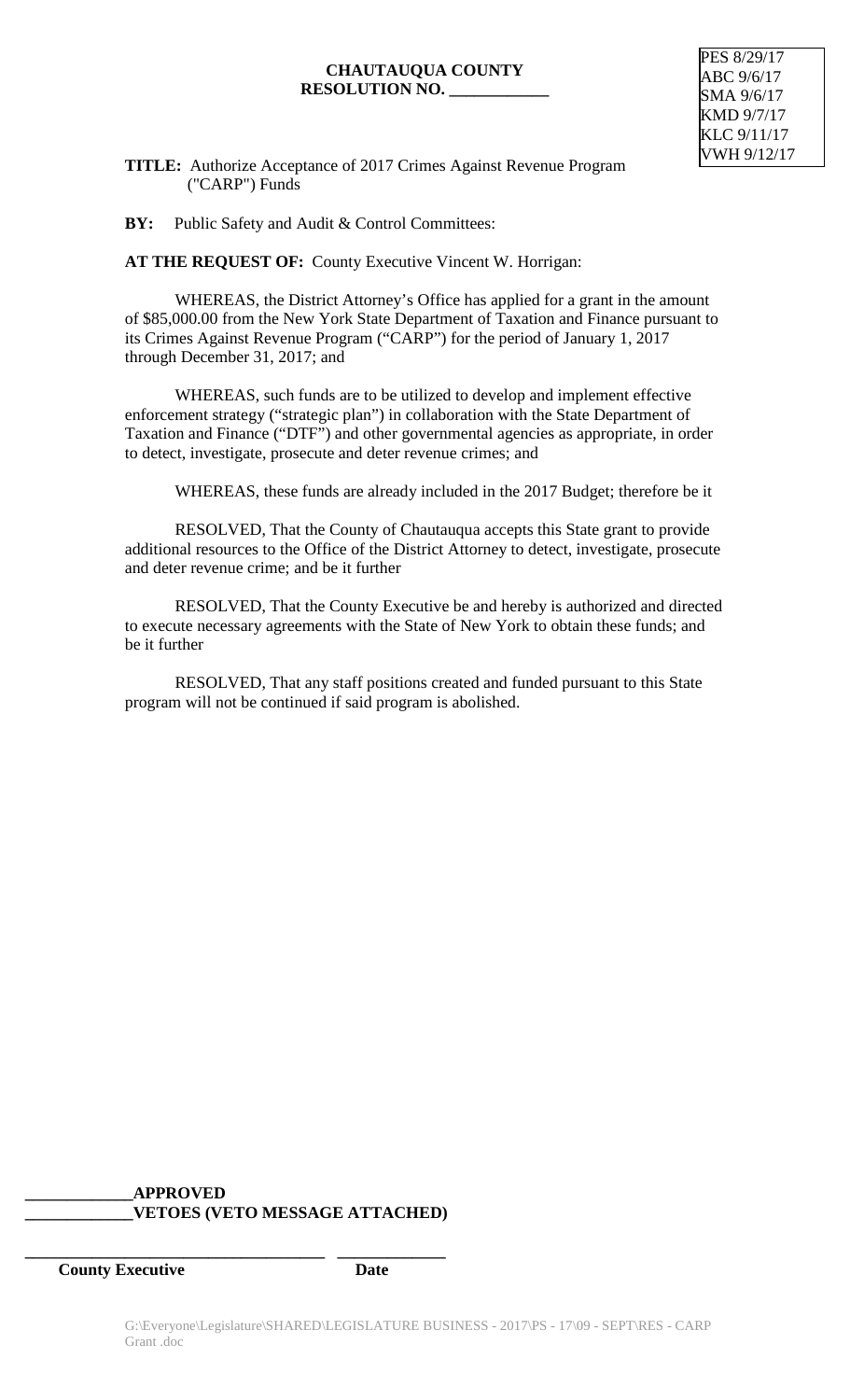# **CHAUTAUQUA COUNTY RESOLUTION NO.\_\_\_\_\_\_\_\_\_\_\_\_**

**TITLE:** State Homeland Security Program for Fiscal Year 2017

**BY:** Public Safety and Audit & Control Committees:

**AT THE REQUEST OF:** County Executive Vincent W. Horrigan:

WHEREAS, Chautauqua County was awarded funds of \$199,942 from the State Homeland Security Program (SHSP) with \$149,956 allocated to Emergency Services and \$49,986 allocated to the Sheriff's Office for law enforcement terrorism prevention activities; and

WHEREAS, the grant is intended to provide funds to sustain and enhance regional preparedness in the Chautauqua County area through projects and initiatives that comply with the Federal grant guidelines and to support implementation of the State Homeland Security Strategy; and

WHEREAS, the grant period runs from September 1, 2017 through August 31, 2019, and as may be extended; and

WHEREAS, upon acceptance of the application and execution of the contract, funds will be allocated to the proper accounts in subsequent resolutions once the County is ready to expend them; now therefore be it

RESOLVED, That the County Executive is hereby authorized to execute all necessary agreements to accept the award and subsequent changes to work plans if necessary.

#### **\_\_\_\_\_\_\_\_\_\_\_\_\_APPROVED \_\_\_\_\_\_\_\_\_\_\_\_\_VETOES (VETO MESSAGE ATTACHED)**

\_\_\_\_\_\_\_\_\_\_\_\_\_\_\_\_\_\_\_\_\_\_\_\_\_\_\_\_\_\_\_\_\_\_ \_\_\_\_\_\_\_\_\_\_\_\_\_\_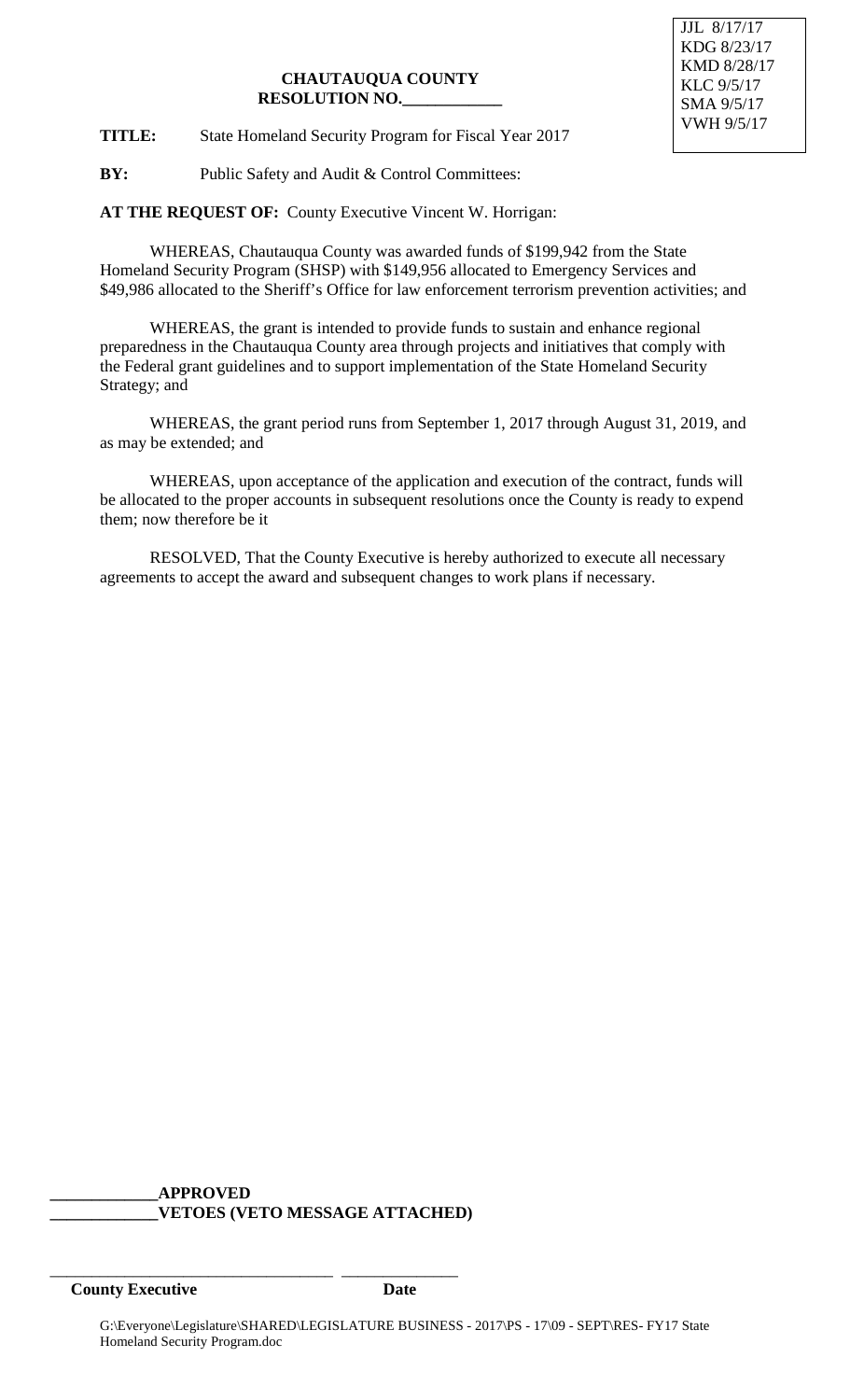TN 8/10/17 KMW 8.10.17 SMA 8/11/17 KMD 8/11/17 KLC 8/11/17 VWH 8/22/17

**TITLE:** NYS Executive Law 13-A Classification/ATI Program Grant

**BY:** Public Safety and Audit & Control Committees:

**AT THE REQUEST OF:** County Executive Vincent W. Horrigan:

WHEREAS, Chautauqua County has been awarded funds from the New York State Division of Criminal Justice Services, NYS Executive Law 13-A Classification/ATI Program, with an award of \$14,855.00 effective July 1, 2017 to June 30, 2018; and

WHEREAS, the New York State Division of Criminal Justice Services has approved Chautauqua County's Alternatives to Incarceration Service Plan for this program, and as a result Chautauqua County remains authorized to use a reduced housing classification for inmates in the Chautauqua County Jail; and

WHEREAS, the grant funds will be used to provide the Jamestown City Courts with additional information and assessment results on pre-trial defendants in an effort to increase public safety while reducing any unnecessary incarcerations; and

WHEREAS, some of the grant funds have been included in the 2018 budget; now therefore be it

RESOLVED, That the County of Chautauqua accept the aforementioned grant and the County Executive be and hereby is authorized to execute the NYS Executive Law 13-A Classification/ATI Program grant contract with the New York State Division of Criminal Justice Services for the current term and any subsequent renewal terms; and be it further

RESOLVED, That the Director of Finance is hereby authorized to make the following 2017 budgetary changes:

|          | <b>INCREASE APPROPRIATION ACCOUNTS:</b> |       |         |
|----------|-----------------------------------------|-------|---------|
| A.3140.1 | <b>Personal Services--Probation</b>     |       | \$6,238 |
| A.3140.8 | <b>Employee Benefits</b> --Probation    |       | \$1,190 |
|          |                                         | Total | \$7,428 |
|          | <b>INCREASE REVENUE ACCOUNT:</b>        |       |         |

A.3140.R331.0ATI NYS Aid--NYS Aid: Probation ATI Pre-Trial \$7,428

#### **\_\_\_\_\_\_\_\_\_\_\_\_\_APPROVED \_\_\_\_\_\_\_\_\_\_\_\_\_VETOES (VETO MESSAGE ATTACHED)**

**\_\_\_\_\_\_\_\_\_\_\_\_\_\_\_\_\_\_\_\_\_\_\_\_\_\_\_\_\_\_\_\_\_\_\_\_ \_\_\_\_\_\_\_\_\_\_\_\_\_**